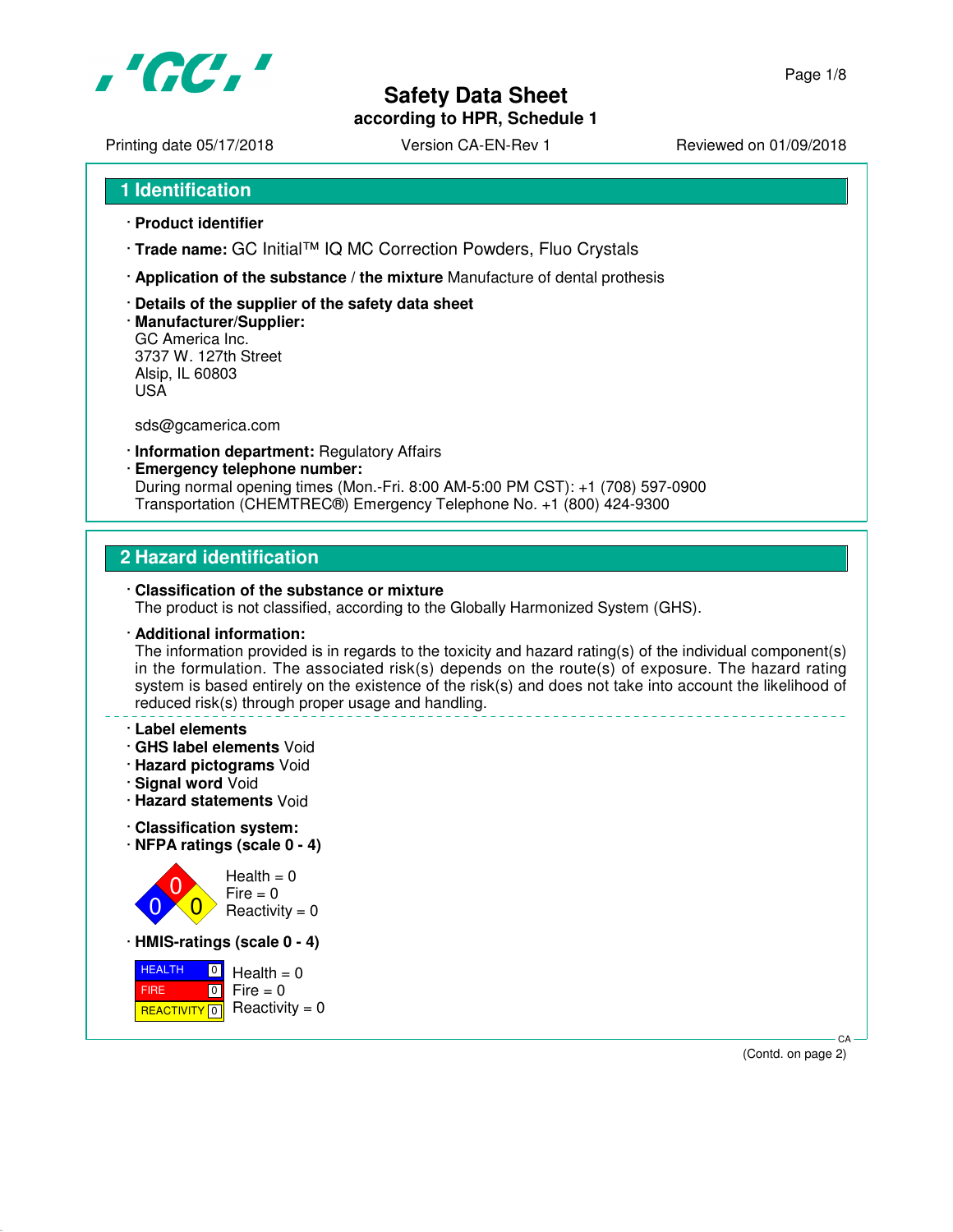**according to HPR, Schedule 1**

Printing date 05/17/2018 **Version CA-EN-Rev 1** Reviewed on 01/09/2018

## **Trade name:** GC Initial™ IQ MC Correction Powders, Fluo Crystals

(Contd. of page 1)

## **3 Composition/Information on ingredients**

#### · **Chemical characterization: Mixtures**

- · **Description:** Mixture of the substances listed below with nonhazardous additions.
- · **Dangerous components:** Void
- · **Additional information:**

If a substance is marked with \*\*, then substance is a trade secret. This is allowed under OSHA's Hazard Communication Standard (HCS) as a trade secret and under GHS as Confidential Business Information (CBI).

## **4 First aid measures**

- · **Description of first aid measures**
- · **General information:** No special measures required.

If symptoms persist consult doctor.

- · **After inhalation:** Supply fresh air; consult doctor in case of complaints.
- In case of unconsciousness place patient stably in side position for transportation.
- · **After skin contact:** Rinse with warm water. If symptoms persist consult doctor.
- · **After eye contact:** Rinse opened eye for several minutes under running water. If symptoms persist, consult a doctor. · **After swallowing:**

Rinse out mouth and then drink plenty of water.

If symptoms persist consult doctor.

- · **Information for doctor:**
- · **Most important symptoms and effects, both acute and delayed** No further relevant information available.
- · **Indication of any immediate medical attention and special treatment needed** No further relevant information available.

## **5 Firefighting measures**

- · **Extinguishing media**
- · **Suitable extinguishing agents:** CO2, extinguishing powder or water spray. Fight larger fires with water spray or alcohol resistant foam. Use fire fighting measures that suit the environment.
	- · **For safety reasons unsuitable extinguishing agents:** Water with full jet
	- · **Special hazards arising from the substance or mixture** Formation of toxic gases is possible during heating or in case of fire.
	- · **Advice for firefighters**
	- · **Protective equipment:** Wear self-contained respiratory protective device.
	- · **Additional information**

Dispose of fire debris and contaminated fire fighting water in accordance with official regulations.

(Contd. on page 3)

CA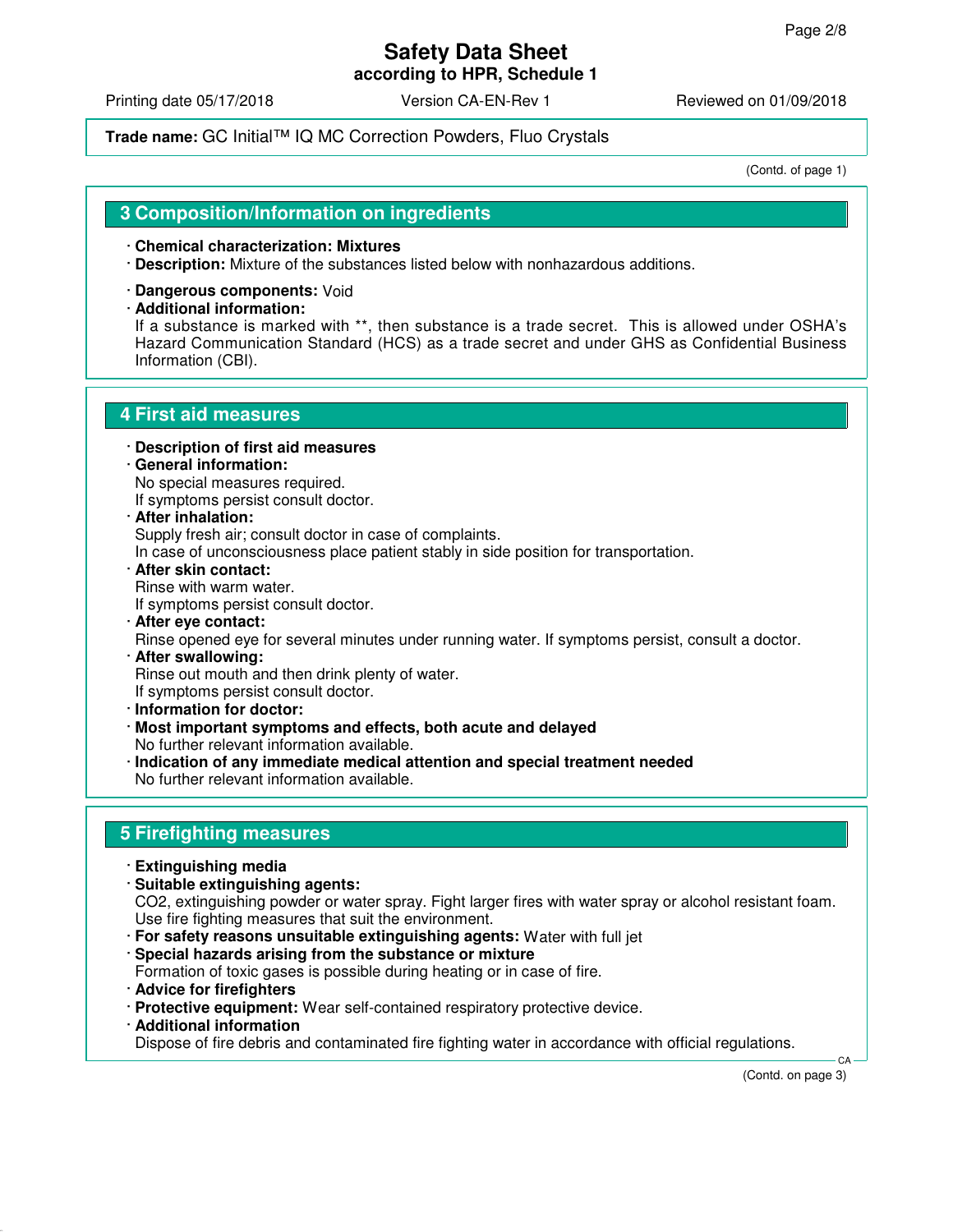## **Safety Data Sheet according to HPR, Schedule 1**

Printing date 05/17/2018 **Version CA-EN-Rev 1** Reviewed on 01/09/2018

## **Trade name:** GC Initial™ IQ MC Correction Powders, Fluo Crystals

(Contd. of page 2)

### **6 Accidental release measures**

· **Personal precautions, protective equipment and emergency procedures** Remove persons from danger area. · **Environmental precautions:**

Do not allow product to reach sewage system or any water course. Inform respective authorities in case of seepage into water course or sewage system. Do not allow to penetrate the ground/soil. In case of seepage into the ground inform responsible authorities.

· **Methods and material for containment and cleaning up:** Pick up mechanically.

Dispose of the collected material according to regulations.

· **Reference to other sections** See Section 7 for information on safe handling. See Section 8 for information on personal protection equipment. See Section 13 for disposal information.

# **7 Handling and storage**

- · **Handling:**
- · **Precautions for safe handling** Observe instructions for use. Prevent formation of dust. Any deposit of dust which cannot be avoided must be regularly removed.
- · **Information about protection against explosions and fires:** Dust can combine with air to form an explosive mixture.
- · **Conditions for safe storage, including any incompatibilities**
- · **Storage:**
- · **Requirements to be met by storerooms and receptacles:** Store only in unopened original receptacles.
- · **Information about storage in one common storage facility:** Store away from foodstuffs.
- · **Further information about storage conditions:** Observe instructions for use / storage.
- · **Specific end use(s)** No further relevant information available.

# **8 Exposure controls/ Personal protection**

· **Additional information about design of technical systems:** No further data; see item 7.

- · **Control parameters**
- · **Components with limit values that require monitoring at the workplace:** The product does not contain any relevant quantities of materials with critical values that have to be monitored at the workplace.
- · **Additional information:** The lists that were valid during the creation were used as basis.
- · **Exposure controls**
- · **Personal protective equipment:**
- · **General protective and hygienic measures:**

The usual precautionary measures for handling chemicals should be followed. Do not inhale dust / smoke / mist. Wash hands before breaks and at the end of work.

(Contd. on page 4)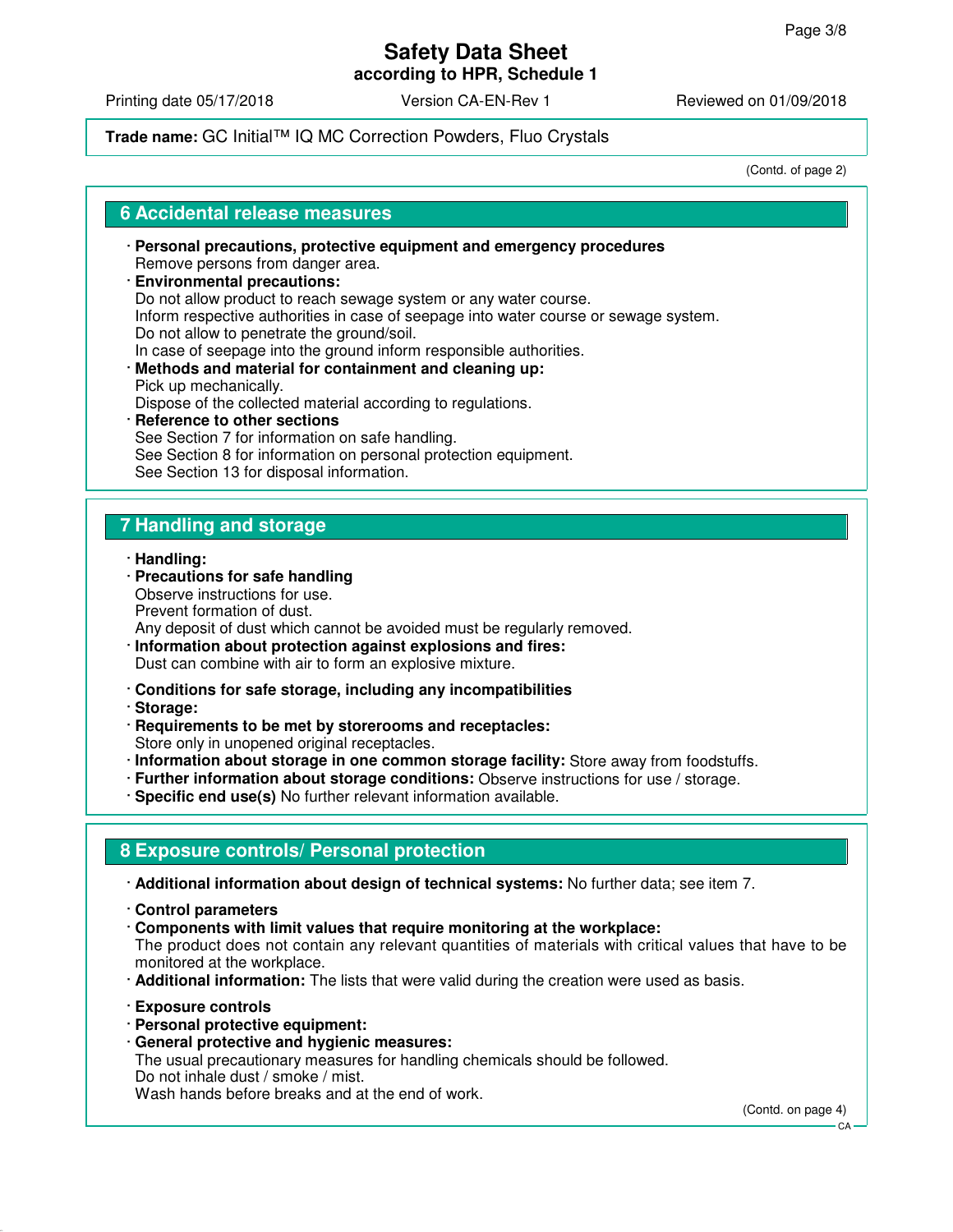# **Safety Data Sheet according to HPR, Schedule 1**

Printing date 05/17/2018 **Version CA-EN-Rev 1** Reviewed on 01/09/2018

# **Trade name:** GC Initial™ IQ MC Correction Powders, Fluo Crystals

(Contd. of page 3)

#### · **Breathing equipment:**



Suitable respiratory protective device recommended.

· **Protection of hands:** Protective gloves

· **Material of gloves**

The selection of the suitable gloves does not only depend on the material, but also on further marks of quality and varies from manufacturer to manufacturer. As the product is a preparation of several substances, the resistance of the glove material can not be calculated in advance and has therefore to be checked prior to the application.

· **Penetration time of glove material** The exact break through time has to be found out by the manufacturer of the protective gloves and has to be observed. · **Eye protection:**

Manufacturing sites:

Wear safety glasses with side shields (or goggles). Distribution, Workplace, and Household Settings:

No special protective equipment required

| 9 Physical and chemical properties                                                                  |                                                                                  |  |
|-----------------------------------------------------------------------------------------------------|----------------------------------------------------------------------------------|--|
| · Information on basic physical and chemical properties<br>· General Information<br>· Appearance:   |                                                                                  |  |
| Form:<br>Color:<br>· Odor:<br>Odor threshold:                                                       | Solid<br>According to product specification<br>Characteristic<br>Not determined. |  |
| · pH-value:                                                                                         | Not applicable.                                                                  |  |
| · Change in condition<br><b>Melting point/Melting range:</b><br><b>Boiling point/Boiling range:</b> | Undetermined.<br>$2,980$ °C                                                      |  |
| · Flash point:                                                                                      | Not applicable.                                                                  |  |
| · Flammability (solid, gaseous):                                                                    | Not determined.                                                                  |  |
| · Ignition temperature:                                                                             | Undetermined.                                                                    |  |
| · Decomposition temperature:                                                                        | Not determined.                                                                  |  |
| · Auto igniting:                                                                                    | Product is not self-igniting.                                                    |  |
| · Danger of explosion:                                                                              | Product does not present an explosion hazard.                                    |  |
| · Explosion limits:<br>Lower:<br>Upper:                                                             | Not determined.<br>Not determined.                                               |  |
| · Vapor pressure:                                                                                   | Not applicable.                                                                  |  |
| · Density:<br>· Relative density                                                                    | Not determined.<br>Not determined.<br>$\sqrt{2}$                                 |  |

(Contd. on page 5)

CA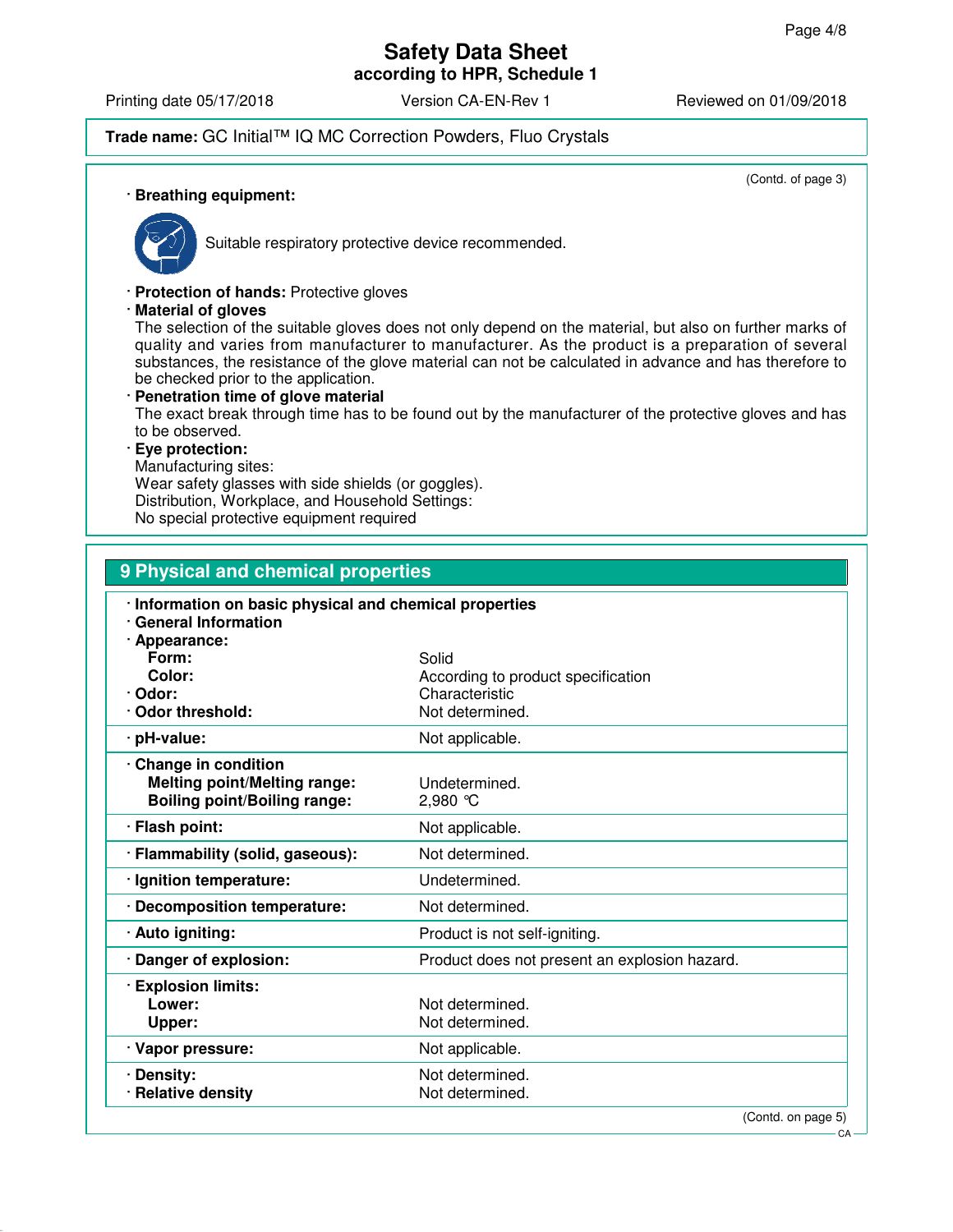**according to HPR, Schedule 1**

Printing date 05/17/2018 **Version CA-EN-Rev 1** Reviewed on 01/09/2018

## **Trade name:** GC Initial™ IQ MC Correction Powders, Fluo Crystals

|                                                            |                                            | (Contd. of page 4) |
|------------------------------------------------------------|--------------------------------------------|--------------------|
| · Vapor density                                            | Not applicable.                            |                    |
| · Evaporation rate                                         | Not applicable.                            |                    |
| · Solubility in / Miscibility with                         |                                            |                    |
| Water:                                                     | Insoluble.                                 |                    |
| · Partition coefficient (n-octanol/water): Not determined. |                                            |                    |
| · Viscosity:                                               |                                            |                    |
| Dynamic:                                                   | Not applicable.                            |                    |
| Kinematic:                                                 | Not applicable.                            |                    |
| · Solvent content:                                         |                                            |                    |
| Solids content:                                            | 100.0 $%$                                  |                    |
| Other information                                          | No further relevant information available. |                    |

# **10 Stability and reactivity**

- · **Reactivity** No further relevant information available.
- · **Chemical stability** Stable at ambient temperature.
- · **Thermal decomposition / conditions to be avoided:** No decomposition if used according to specifications.
- · **Possibility of hazardous reactions** No dangerous reactions known.
- · **Conditions to avoid** No further relevant information available.
- · **Incompatible materials:** No further relevant information available.
- · **Hazardous decomposition products:** No dangerous decomposition products known.

# **11 Toxicological information**

- · **Information on toxicological effects**
- · **Acute toxicity:**
- · **LD/LC50 values that are relevant for classification:** No further relevant information available.
- · **Primary irritant effect:**
- · **on the skin:** No irritant effect.
- · **on the eye:** No irritating effect.
- · **Sensitization:** No sensitizing effects known.

### · **Additional toxicological information:**

The product is not subject to classification according to internally approved calculation methods for preparations.

· **Carcinogenic categories**

| · IARC (International Agency for Research on Cancer)                                                                                             |            |
|--------------------------------------------------------------------------------------------------------------------------------------------------|------------|
| glass, oxide, chemicals                                                                                                                          | 65997-17-3 |
| · NTP (National Toxicology Program)                                                                                                              |            |
| None of the ingredients is listed.                                                                                                               |            |
| · Carcinogenic categories' legend:<br>IARC Group 1: The agent is carcinogenic to humans.                                                         |            |
| IARC Group 2A: The agent is probably carcinogenic to humans.                                                                                     |            |
| IARC Group 2B: The agent is possibly carcinogenic to humans.<br>IARC Group 3: The agent is not classifiable as to its carcinogenicity to humans. |            |

IARC Group 4: The agent is probably not carcinogenic to humans.

(Contd. on page 6)

CA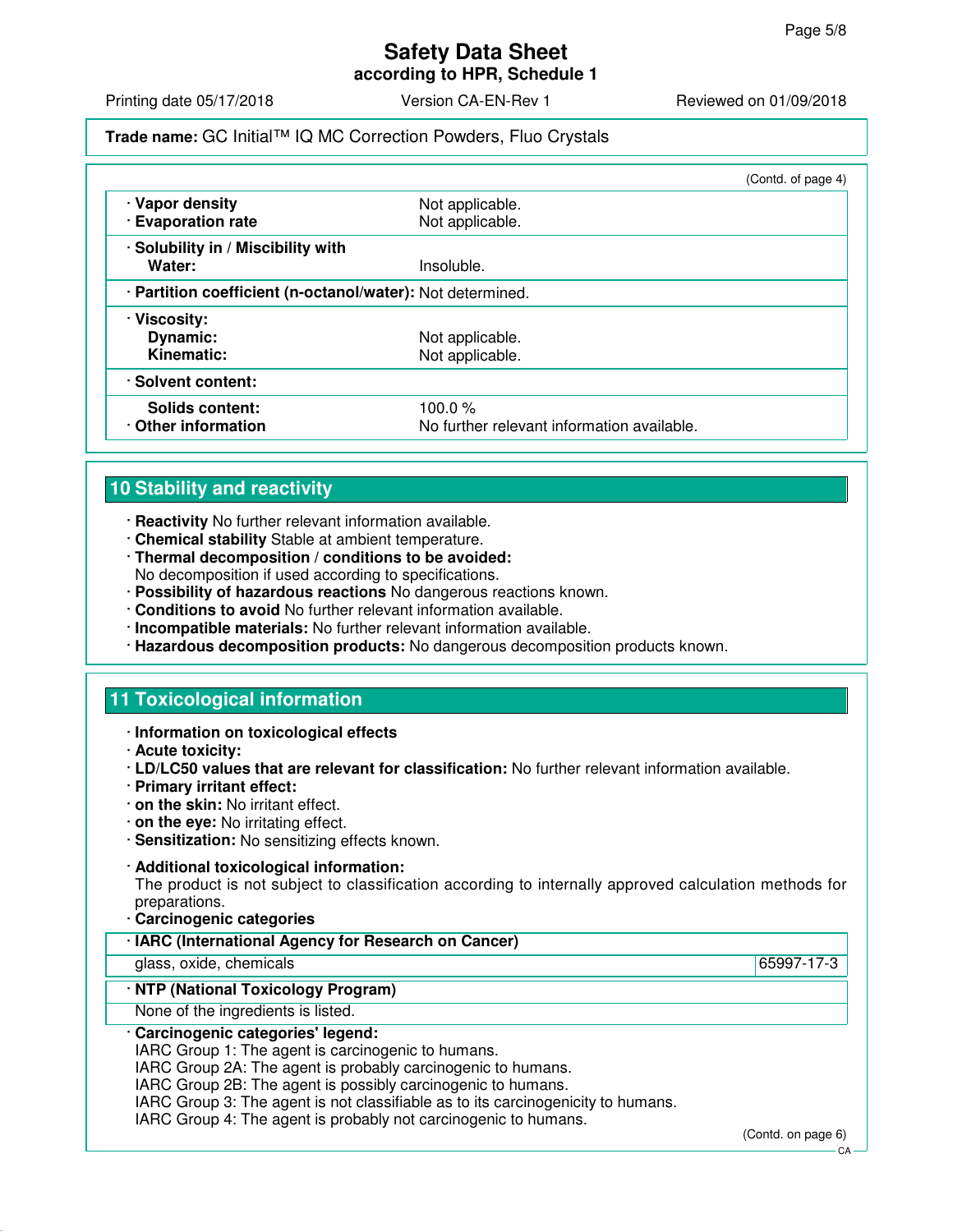## **Safety Data Sheet according to HPR, Schedule 1**

Printing date 05/17/2018 **Version CA-EN-Rev 1** Reviewed on 01/09/2018

## **Trade name:** GC Initial™ IQ MC Correction Powders, Fluo Crystals

(Contd. of page 5)

NTP K: Known to be human carcinogen.

NTP R: Reasonably anticipated to be human carcinogen.

· **Repeated dose toxicity.** No further relevant information available. · **CMR effects (carcinogenity, mutagenicity and toxicity for reproduction)** No further relevant information available.

No further relevant information available.

# **12 Ecological information**

- · **Toxicity**
- · **Aquatic toxicity:** No further relevant information available.
- · **Persistence and degradability** No further relevant information available.
- · **Behavior in environmental systems:**
- · **Bioaccumulative potential** No further relevant information available.
- · **Mobility in soil** No further relevant information available.
- · **Additional ecological information:**

#### · **General notes:**

Water hazard class 3 (Self-assessment): extremely hazardous for water

Do not allow product to reach ground water, water course or sewage system, even in small quantities. Danger to drinking water if even extremely small quantities leak into the ground.

- · **Results of PBT and vPvB assessment**
- · **PBT:** Not applicable.
- · **vPvB:** Not applicable.
- · **Other adverse effects** No further relevant information available.

# **13 Disposal considerations**

· **Waste treatment methods**

· **Recommendation:**

Dispose of contents / container in accordance with local / regional / national / international regulations.

- · **Uncleaned packagings:**
- · **Recommendation:** Disposal must be made according to official regulations.

| · UN-Number                  |      |  |
|------------------------------|------|--|
| · DOT, TDG, ADN, IMDG, IATA  | Void |  |
| · UN proper shipping name    |      |  |
| · DOT, TDG, ADN, IMDG, IATA  | Void |  |
| · Transport hazard class(es) |      |  |
| · DOT, TDG, ADN, IMDG, IATA  |      |  |
| · Class                      | Void |  |
| · Packing group              |      |  |
| · DOT, TDG, IMDG, IATA       | Void |  |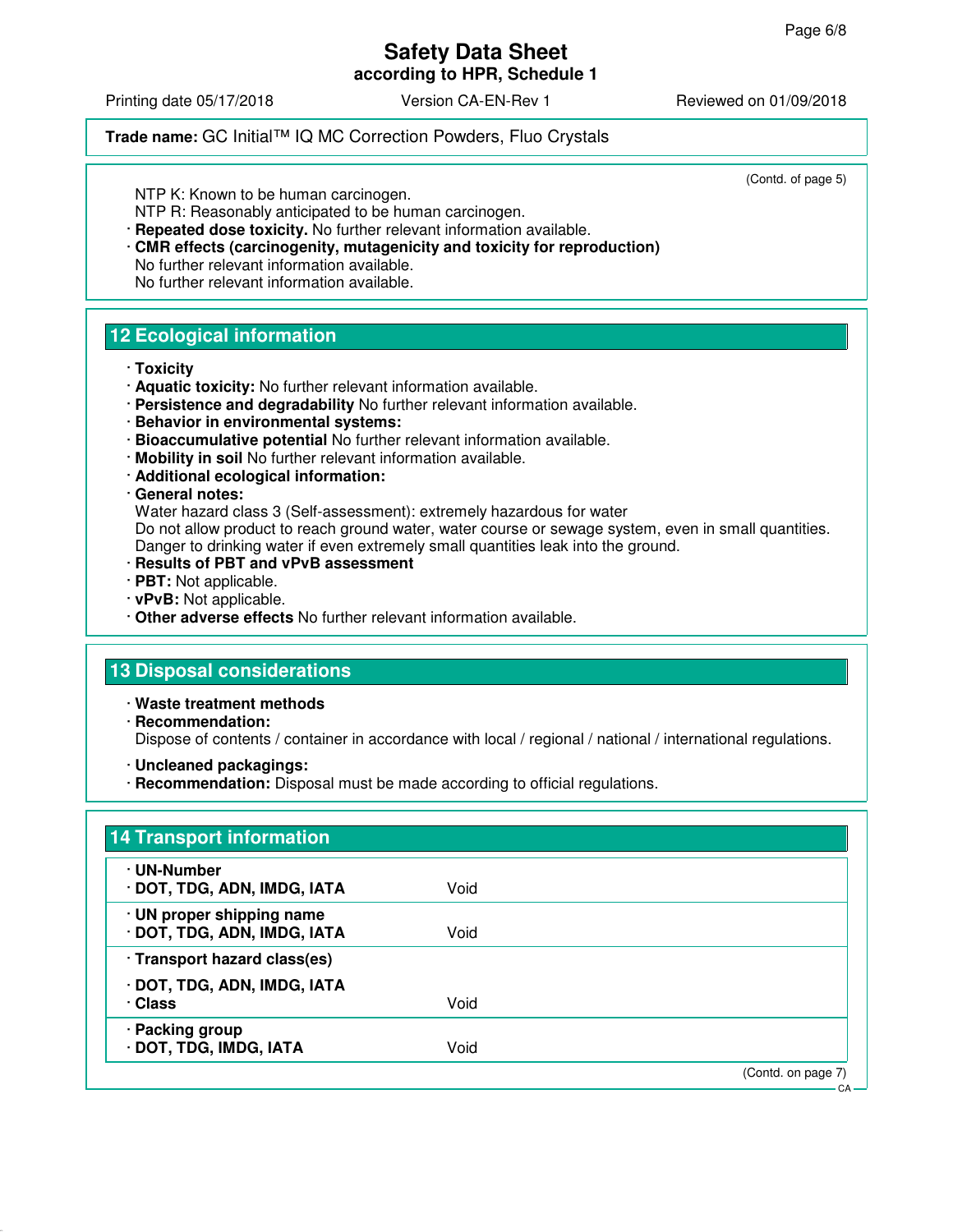**according to HPR, Schedule 1**

Printing date 05/17/2018 **Version CA-EN-Rev 1** Reviewed on 01/09/2018

### **Trade name:** GC Initial™ IQ MC Correction Powders, Fluo Crystals

|                                                                                                        |                 | (Contd. of page 6) |
|--------------------------------------------------------------------------------------------------------|-----------------|--------------------|
| · Environmental hazards:<br>· Marine pollutant:                                                        | No              |                    |
| · Special precautions for user                                                                         | Not applicable. |                    |
| · Transport in bulk according to Annex II of<br><b>MARPOL73/78 and the IBC Code</b><br>Not applicable. |                 |                    |
| · UN "Model Regulation":                                                                               | Void            |                    |

# **15 Regulatory information**

· **Safety, health and environmental regulations/legislation specific for the substance or mixture** · **SARA (Superfund Amendments and Reauthorization Act)**

· **Section 355 (extremely hazardous substances):**

None of the ingredients is listed.

· **Section 313 (Specific toxic chemical listings):**

None of the ingredients is listed.

· **TSCA (Toxic Substances Control Act):**

glass, oxide, chemicals

· **Canadian substance listings:**

· **Canadian Domestic Substances List (DSL)**

glass, oxide, chemicals

· **Canadian Ingredient Disclosure list (limit 0.1%)**

None of the ingredients is listed.

· **Canadian Ingredient Disclosure list (limit 1%)**

None of the ingredients is listed.

- · **GHS label elements** Void
- · **Hazard pictograms** Void
- · **Signal word** Void
- · **Hazard statements** Void
- · **Chemical safety assessment:** A Chemical Safety Assessment has not been carried out.

# **16 Other information**

- · **Department issuing SDS:** Regulatory Affairs
- · **Contact:** Regulatory Affairs Telephone No. +1 (708) 597-0900 sds@gcamerica.com
- · **Date of preparation / last revision** 05/17/2018 / -
- · **Abbreviations and acronyms:** GHS: Globally Harmonized System of Classification and Labelling of Chemicals HCS: Hazard Communication Standard (USA) MSDS: Material Safety Data Sheet SDS: Safety Data Sheet ADN: Accord européen relatif au transport international des marchandises dangereuses par voies de navigation intérieures (European Agreement Concerning the International Carriage of Dangerous Goods by Inland Waterways)

(Contd. on page 8)

 $\cap \Delta$